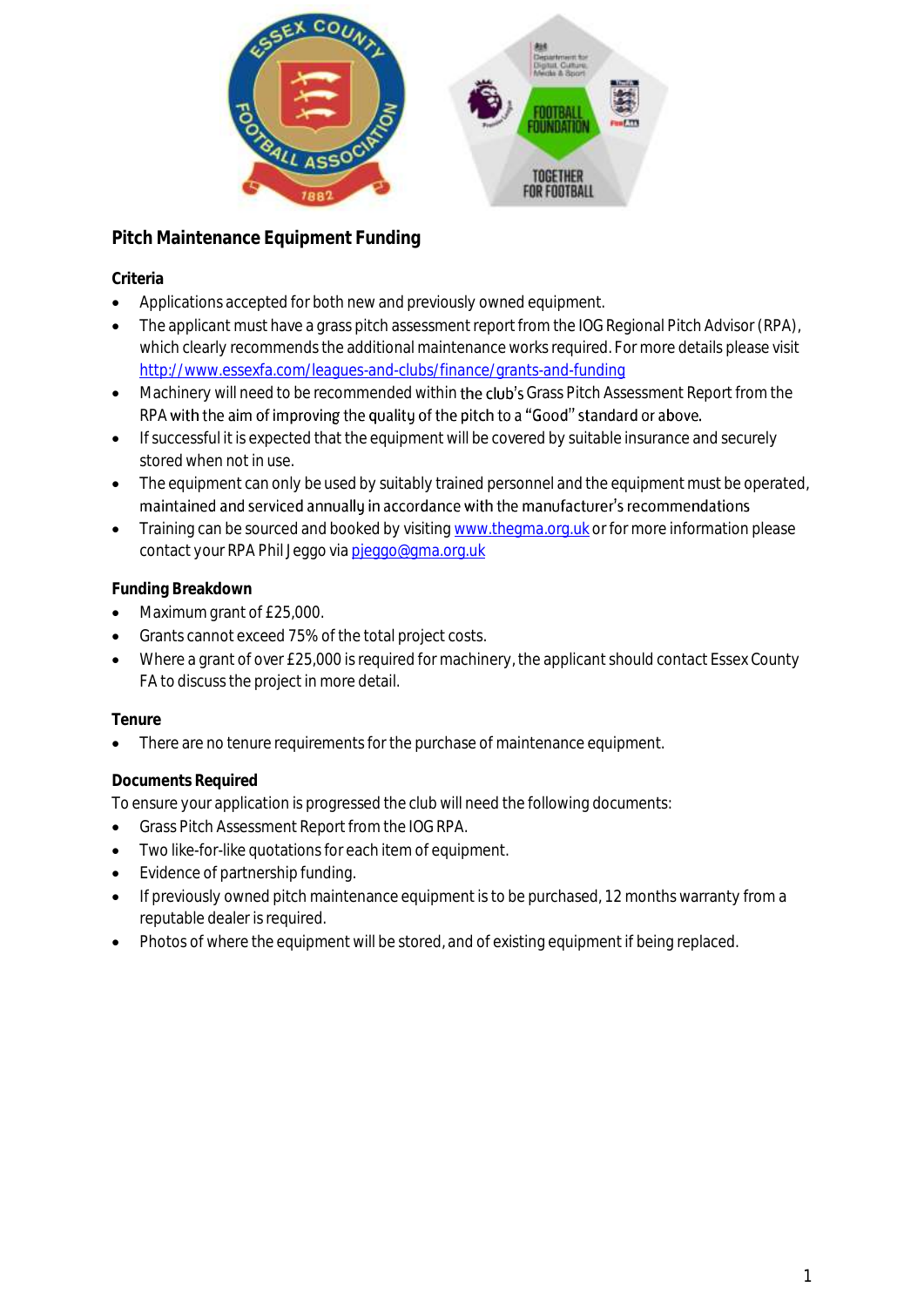**Application**

- Accessed via[: www.footballfoundation.org.uk/looking-for-funding](http://www.footballfoundation.org.uk/looking-for-funding)
	- 1. Select "Get Started"
	- 2. Select "Maintenance Equipment"
	- 3. Select "the facility upgrades I require are only minor"
	- 4. Log in if previously applied for funding or register
	- 5. Apply for new grant
	- 6. Start application process
	- 7. Complete the application form
- Application sections
	- 1. Projection Selection
		- Project title
		- Project items e.g. grass pitch maintenance equipment
			- Grass Pitch Assessment Report
	- 2. Organisation
		- Type of organisation
		- Affiliation information
		- Organisation details
		- Joint applicants?
		- VAT registered?
	- 3. Project site
		- Ground details
	- 4. Project Details
		- Explaining the demand and impact of the maintenance equipment
		- New / previously owned
		- Storage, insurance and maintenance details
		- **Specification**
		- Quotations
		- VAT
		- Total costings
	- 5. Partnership Funding
		- Source of funding
		- Grant summary
	- 6. Declaration

**Assessment Timescales**

- Upon submission and receipt of supporting documentation, the club will receive confirmation that the application has been logged.
- The assessment of the application will typically take around two weeks.
- The club will then receive a notification by email that your decision letter is available to download via the clubs account on the Football Foundation's website.
- The equipment should not be purchased until the grant T&C's have been accepted.

**Multiple Applications**

If the club are looking at multiple funding opportunities, please contact Essex County FA prior to applying e.g. goalposts and grass pitch maintenance equipment grants.